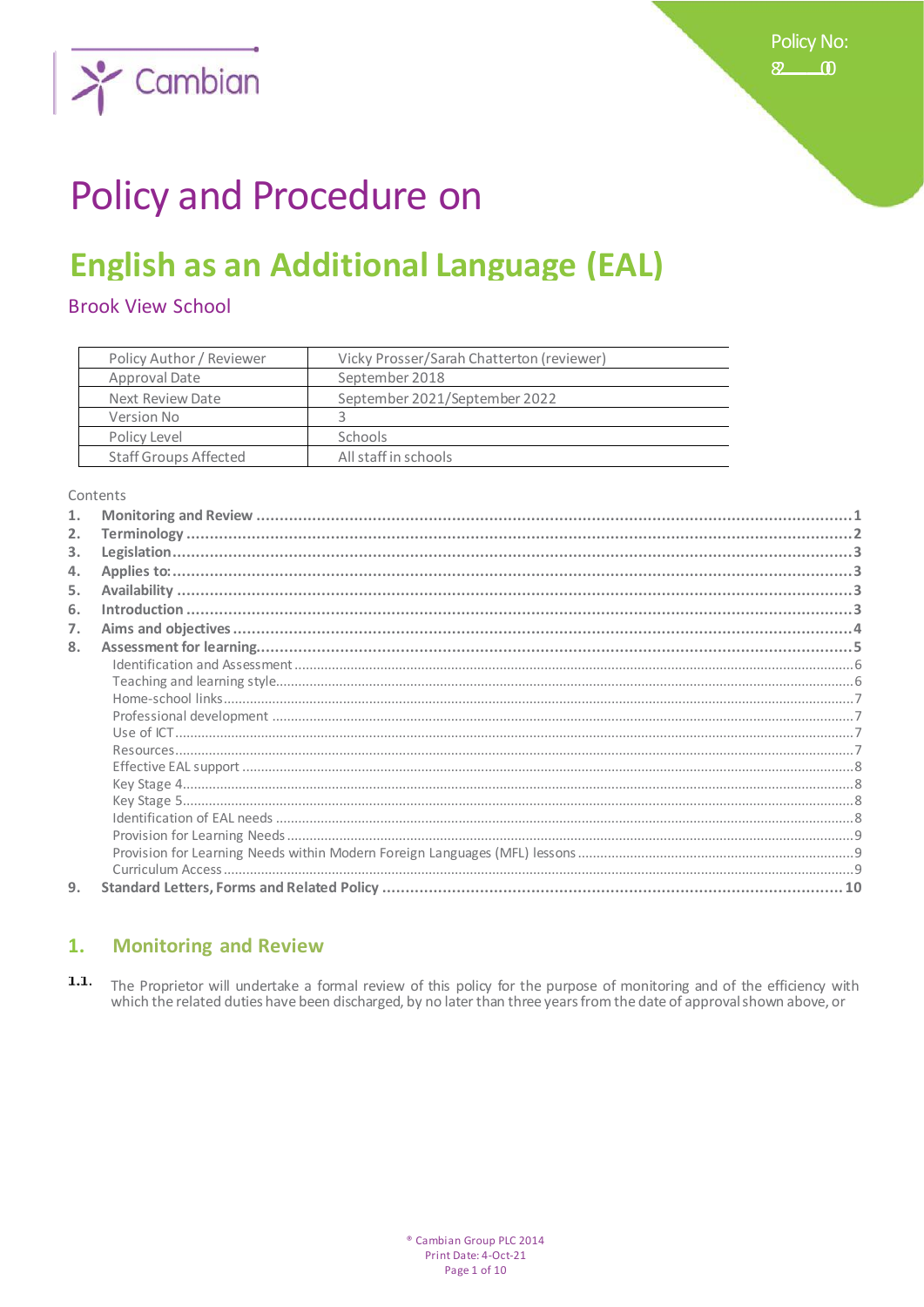

earlier if significant changes to the systems and arrangements take place, or if legislation, regulatory requirements or best practice guidelines so require.

 $1.2.$ The local content of this document will be subject to continuous monitoring, refinement and audit by the Head of Service.

### **Reviewed by:**

Sarah Chatterton, Interim Head of Education September 2021

Saral Charledan

Signed:

Anne Marie Carrie **Proprietor, Cambian Group** January 2015

### **2. Terminology**

 $2.1.$ Our aim is to use consistent terminology throughout this policy and all supporting documentation as follows: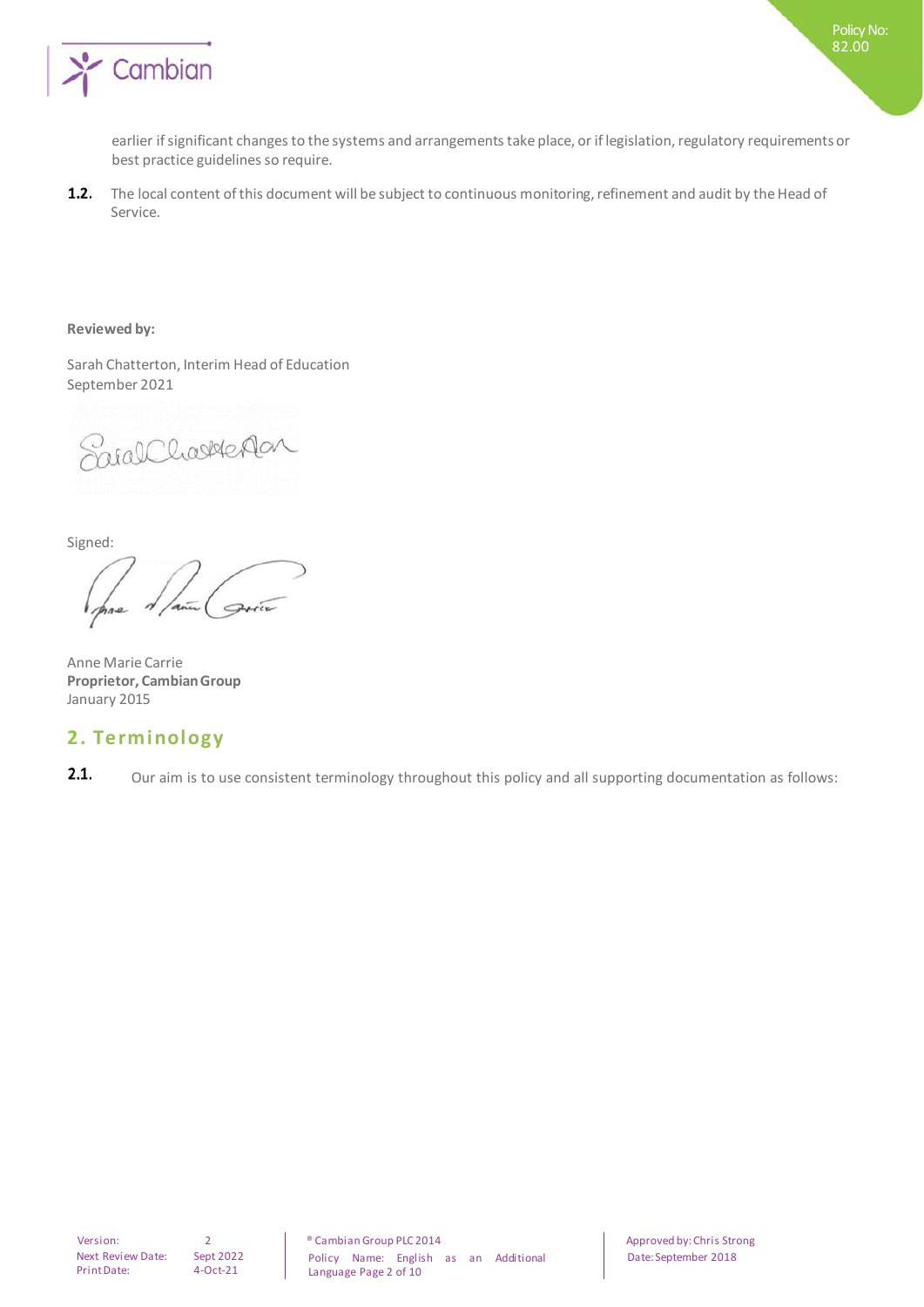

| 'Establishment' or 'Location | this is a generic term which means the Children's<br>Home/school/college. Brook View School is a school                                                                                                       |
|------------------------------|---------------------------------------------------------------------------------------------------------------------------------------------------------------------------------------------------------------|
| <b>Individual</b>            | means any child or young person under the age of 18 or young<br>adult between the ages of 18 and 25. At Brook View School we<br>have young people attending and/or residing between the ages of<br>$11 - 18.$ |
| <b>Service Head</b>          | This is the senior person with overall responsibility for the school.<br>At Brook View School this is the Headteacher who is Vicky Prosser.                                                                   |
| <b>Key Worker</b>            | Members of staff that have special responsibility for Individuals<br>residing at or attending the Establishment.                                                                                              |
| Parent, Carer, Guardian      | means parent or person with Parental Responsibility                                                                                                                                                           |
| <b>Regulatory Authority</b>  | Regulatory Authority is the generic term used in this policy to<br>describe the independent regulatory body responsible for<br>inspecting and regulating services. At Brook View School this is<br>Ofsted     |
| <b>Social Worker</b>         | This means the worker allocated to the child/family. If there is<br>no allocated worker, the Duty Social Worker or Team Manager is<br>responsible.                                                            |
| <b>Placing Authority</b>     | Placing Authority means the local authority/agency<br>responsible for placing the child or commissioning the service                                                                                          |
| <b>Staff</b>                 | Means full or part-time employees of Cambian, agency<br>workers, bank workers, contract workers and volunteers.                                                                                               |
| <b>SEN</b>                   | means Special Education Needs and is usually shortened to SEN.                                                                                                                                                |

## **3. Legislation**

 $3.1.$ Complies with Part 6, paragraph 24(3) (b) of The Education (Independent School Standards Compliance Record) (England) (Amendment) Regulations.

## **4. Applies to:**

- the whole Location inclusive of activities outside of the normal hours;
- all staff (teaching and support staff), the proprietor and volunteers working in the Location.

## **5. Availability**

 $5.1.$ This policy is made available to parents/guardians, carers, staff and Individuals from the school reception and website.

## **6. Introduction**

 $6.1.$ In common with the rest of the curriculum, where a child is learning English as an additional language, this is individually planned for, taking into account the particular needs of the child and working with the family to plan how best to

Next Review Date: Sept 2022 Print Date: 4-Oct-21

Version: 2 2 annoism Group PLC 2014 and Approved by: Chris Strong Policy Name: English as an Additional Language Page 3 of 10

Date: September 2018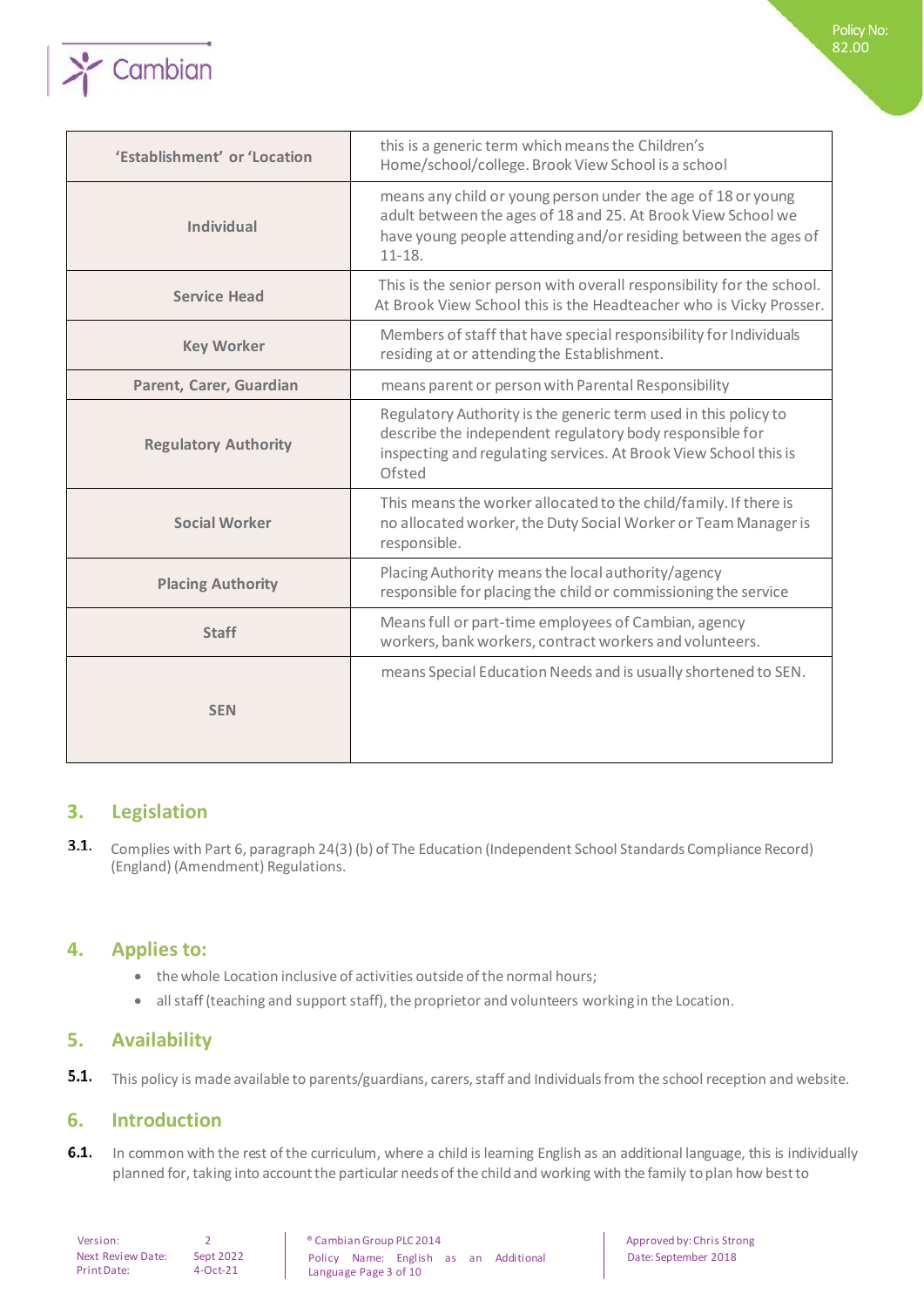

facilitate the child's integration into an English speaking setting. If for example, a child at our Location was most comfortable with say another language our strategy in understanding how best to enable the child to use English would include observing the child communicating in their mother tongue. As a result of this, key English words would be sent to the guardians, and we would request from them a list of the key words in their mother tongue. This would enable the teachers to be familiar with what the child might be trying to say. It would also assist in preventing the child becoming disheartened having managed to form a word, this being a significant achievement, in the mother tongue and then enable the teachers to encourage the child to transfer the word into English. Our experience is that this individually tailored approach has shown to be highly successful. We offer guardians the option to receive any policies, procedures, newsletters etc. That they would receive in English, translated into other languages.

 $6.2.$ The teaching and learning, achievements, attitudes and well-being of all our Individuals are important. We encourage all our Individuals to achieve the highest possible standards. We do this through taking account of each Individual's life experiences and needs.

## 7. Aims and objectives

• The National Curriculum secures entitlement for all Individuals to a number of areas of learning and gives them the opportunity to develop the knowledge, understanding, skills and attitudes that are necessary for their self-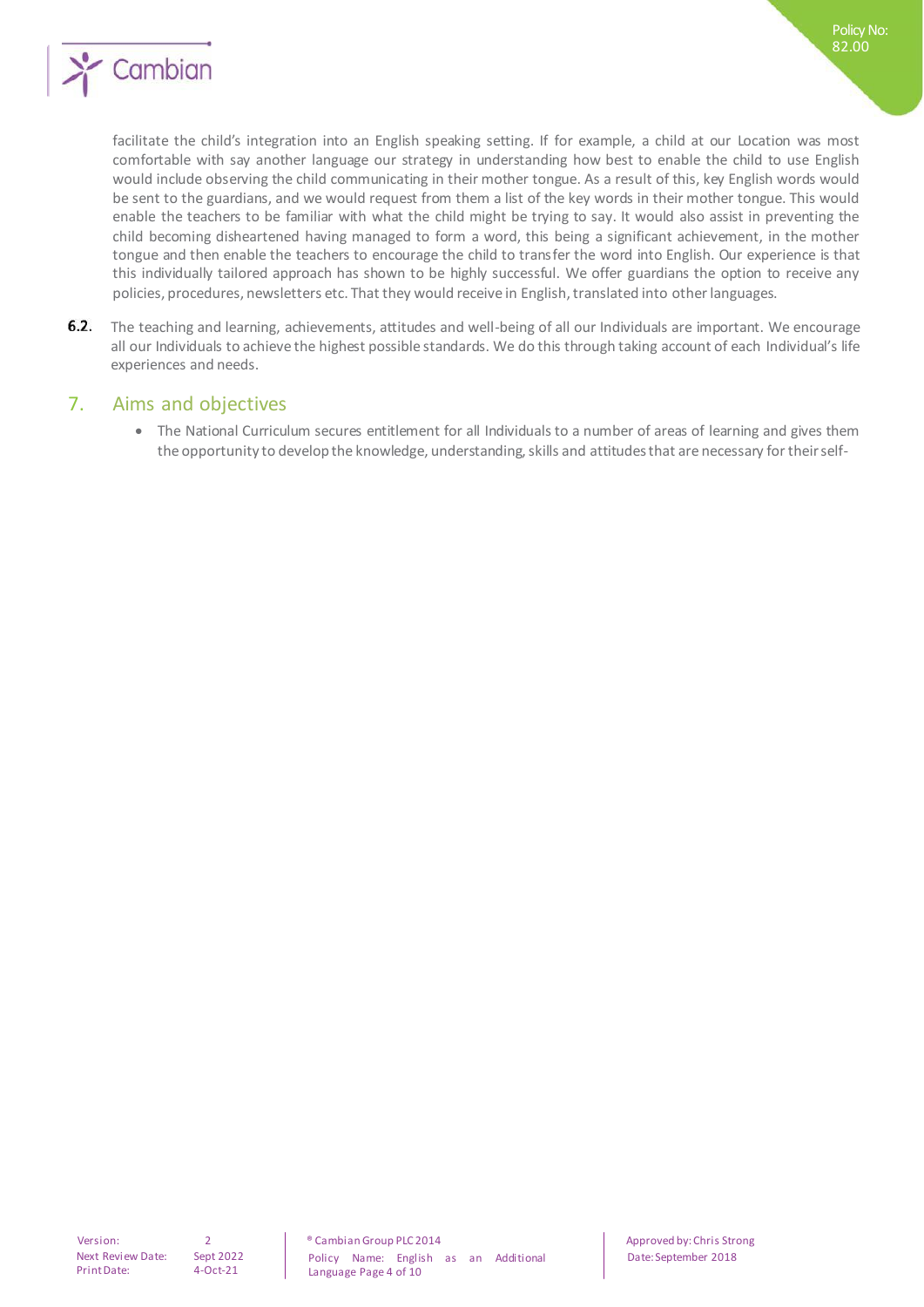

fulfilment and development as responsible citizens. We promote the principles of fairness and justice for all through the education that we provide in our school.

Policy No: 82.00

- The aim of this policy is to help ensure that we meet the full range of needs of those Individuals who are learning English as an additional language. This is in line with the requirements of current legislation
- $7.1.$ We aim to raise the attainment of minority ethnic pupils by:
	- assessing pupils' English ability and giving pupils with EAL access to the curriculum as quickly as possible;
	- providing pupils with EAL opportunities to hear and read good models of English and extend their knowledge and use of English;
	- providing additional in-class and withdrawal support to these pupils;
	- developing an understanding of and valuing pupils' home languages;
	- using visual and auditory resources;
	- assessing pupils with EAL to establish their needs and progress;
	- liaising with Special Educational Needs (SEN) colleagues in identifying pupils who may additionally have SEN.
- 7.2. The aims of our (EAL) provision are that all students whose first language is not English:
	- become autonomous in all aspects of the English Language;
	- are supported so that they gain full access to the full school curriculum that is offered;
	- become aware of and can appropriately respond to differences and similarities between their cultures and others;
	- progress in their abilities within each aspect of the English Language including speaking, listening writing and reading;
	- are supported in their preparations for their next step in their academic careers.

## 8. Assessment for learning

- 8.1. We use the BKSB English scales to measure English language competence for EAL Individuals linked to the National Curriculum. These have only recently been published. We carry out ongoing recording of attainment and progress in line with agreed school procedures.
- $8.2.$ The statutory assessment arrangements of the National Curriculum allow us to make special arrangements for Individuals who are learning English as an additional language.
- $8.3.$ In the mathematics tasks and tests at Key Stage 1 we help Individuals by translating English words or phrases that appear in the assessment materials, or non-English words or phrases that the Individuals use in their responses.
- $8.4.$ For the science and written mathematics test at Key Stage 2, we provide verbal or written translations of words or phrases in the test papers which we think are likely to prove difficult for Individuals for whom English is an additional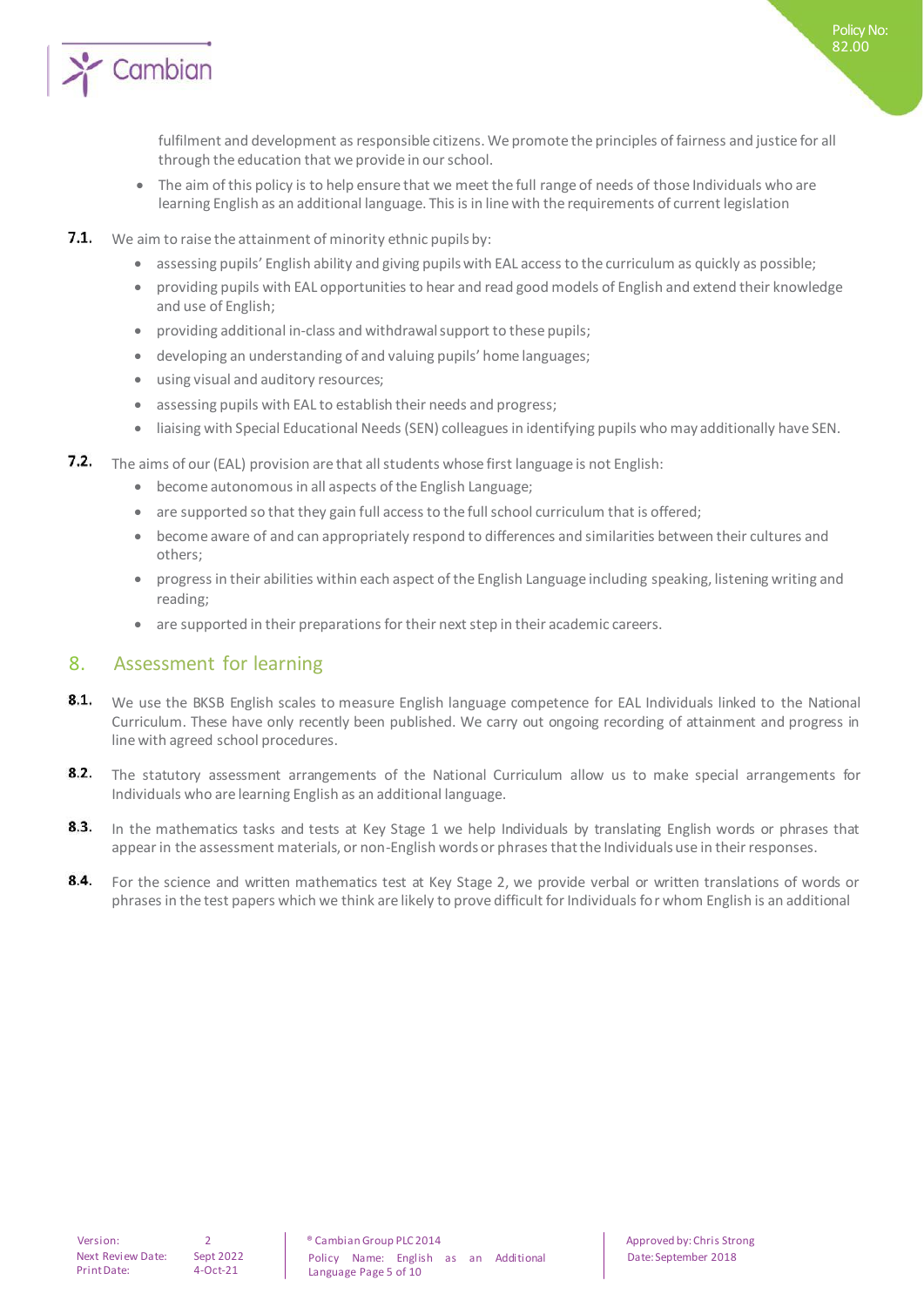

language. For the mental arithmetic test at Key Stage 2 we provide a verbal translation of the test to Individuals who have limited English.

- 8.5. The language support teacher offers support to Individuals during the Key Stage 1 and Key Stage 2 assessment period.
- Students who have been resident in Britain for less than two years at the time of sitting formal public examinations 8.6. (e.g. GCSE, A-level) may qualify for extra time. The SENCo will submit the necessary documentation to the relevant examining bodies in this instance.

#### **Identification and Assessment**

- $R<sub>7</sub>$ Guardians are asked to inform school of any language needs their child may have on entry to school. In addition to this, their class teachers liaising with colleagues and working alongside pupils should be able to identify and assess pupils with EAL in order to target them for support. This can be done using a variety of data, including:
	- NFER English and Maths tests
	- PIPs and Aspects
	- Foundation stage profile
	- $C \Delta T_S$
	- Teacher assessment
	- Reading tests/sweeps
	- Spelling tests
	- Individual pupil targets
	- ICT based tracking systems
	- Consultation with guardians
	- Attendance and behaviour monitoring
	- Accurate ethnic data
- 8.8. Once the pupils have been identified and assessed, the class teacher needs to work with colleagues to develop Individual Language Plans with SMART targets (ILP's). All should be aware that EAL pupils will frequently understand what is being said, well before they have confidence enough to speak themselves.

#### **Teaching and learning style**

- 8.9. Teachers take action to help Individuals who are learning English as an additional language by various means:
	- developing their spoken and written English by:
		- o ensuring that vocabulary work covers the technical as well as the everyday meaning of key words, metaphors and idioms;
		- o providing in class support for individuals and small groups;
		- o developing appropriate resources;
		- o explaining how speaking and writing in English are structured for different purposes across a range of subjects;
		- $\circ$  providing a range of reading materials that highlight the different ways in which English is used;
		- $\circ$  encouraging Individuals to transfer their knowledge, skills and understanding of one language to another;
		- o providing support within small-group intervention strategy programmes also involving non–EAL pupils;
		- o providing advice and training for staff members;
		- o building on Individual's experiences of language at home and in the wider community, so that their developing uses of English and other languages support one another;
	- ensuring access to the curriculum and to assessment by:
		- $\circ$  using accessible texts and materials that suit Individual's ages and levels of learning;

#### Version: 2 ® Cambian Group PLC 2014 Approved by: Chris Strong Policy Name: English as an Additional Language Page 6 of 10

Date: September 2018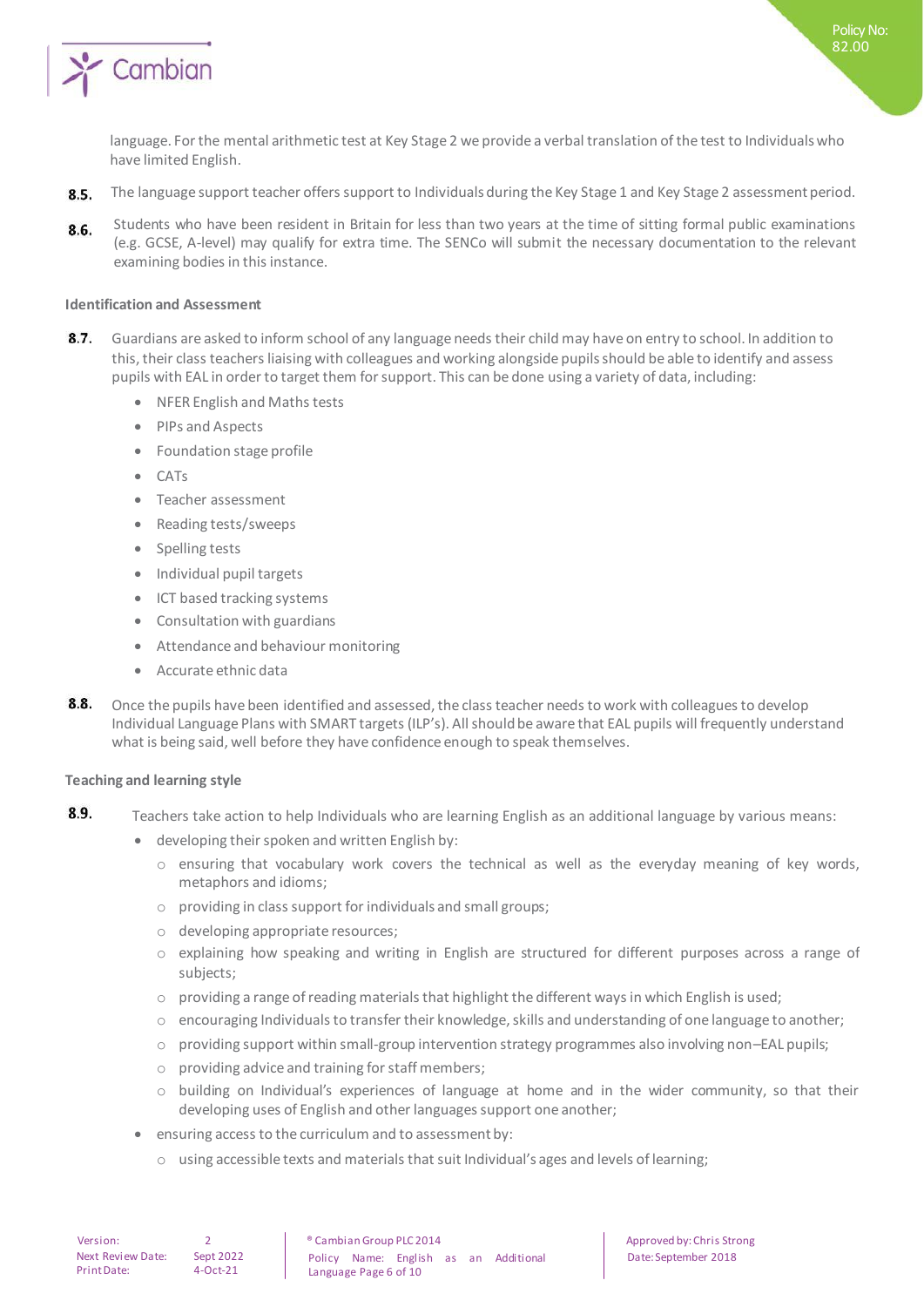

- o providing support through ICT, video or audio materials, dictionaries and translators, readers and amanuenses;
- o using the home or first language where appropriate.

#### **Home-school links**

- 8.10. These are in place to:
	- Welcome guardians into school
	- Communicate with and involve guardians in their Individual's learning
	- Promote a multi-cultural understanding in school
- 8.11. The school is aware of obstacles to communication that may arise for some pupils and families with EAL and knows where to seek advice and support to overcome these.

### **Professional development**

8.12. All staff are provided with opportunities for training on EAL, through the SENCo, whose responsibility it is to provide this training on a regular basis, for all staff to extend their knowledge and understanding and enhance their skills. This contributes to the development of good practice and the raising of achievement within the school.

#### **Use of ICT**

8.13. ICT is a central resource for learning in all areas at Tyldesley School and is used when relevant for meeting the needs of EAL pupils.

#### **Resources**

8.14. Staff working with EAL pupils can receive training in how to use existing resources to support language development, as part of their professional development. The school seeks to purchase resources which reflect different ethnicities in their language, visual images and content. Money is allocated each year to purchase further resources to support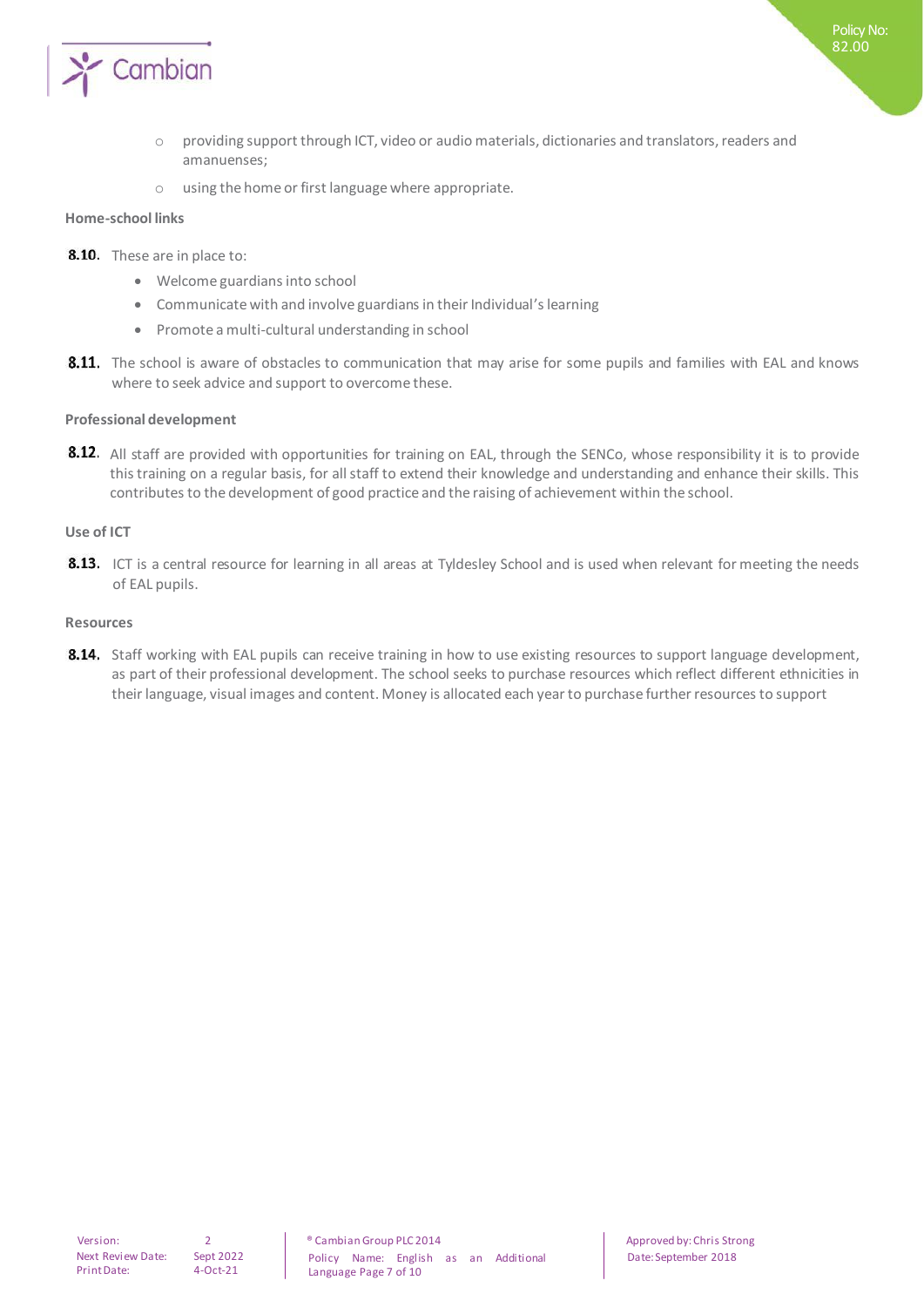

Policy No: 82.00

- dual language texts;
- multi lingual labels around the classroom / school and
- stories from their own and other cultures.

### **Effective EAL support**

8.15. This will be evidenced by:

- High standards of EAL training and curriculum content for EAL pupils
- Good leadership and management of EAL
- Pupils with EAL are sufficiently challenged and supported so they can reach their potential
- Support takes account of pupils at the early stage of language learning
- Use of our 'guardian angel' system. New EAL learners can be paired with both a helper who speaks their mother tongue, wherever possible (to help them feel comfortable) and a classmate (to help them integrate into the school)
- Support takes account of pupils at later stages of language learning by supporting them in their development of literacy across the curriculum and higher order language skills, e.g. pre-teach specific vocabulary, for example for science, to prepare them in advance of the lesson
- The offered curriculum is relevant and sensitive
- The SMT is involved in the monitoring, deployment and quality of provision for the support of minority ethnic pupils
- Links with guardians are good
- The area is a strength in the school
- 8.16. The additional support beyond the classroom available through the SEND department will take following form:

### **Key Stage 4**

8.17. Students with an appropriate level of English will continue in mainstream English lessons leading to GCSE English and English literature. Those who would find the GCSE curriculum too difficult or inappropriate will receive timetabled EAL lessons in preparation for the First Certificate in English or the Cambridge Preliminary English Test.

### **Key Stage 5**

8.18. Sixth formers are recommended two lessons of EAL a week during their study periods. Students are working towards the IELTS examination which is required by many universities in the UK and abroad. Arrangements will be made for them to take their IELTS at a local school centre.

### **Identification of EAL needs**

- **8.19.** EAL needs are identified through a range of methods, including:
	- On entry, when EAL is identified and recorded as part of the entrance process, and interviews/meetings with the child and guardians take place.
	- By teaching staff recognition of the particular needs of a child, which should be fed back to the SENCo.
	- Through individual meetings with the SENCo, and with the Head of the MFL faculty where appropriate (e.g. where the language spoken is one that is taught within school, and/or where facilitation of the child's development of language can clearly be assisted through the MFL department's provision).
	- Through discussion with external professionals e.g. tutors, previous teachers, etc.
	- Through parental information.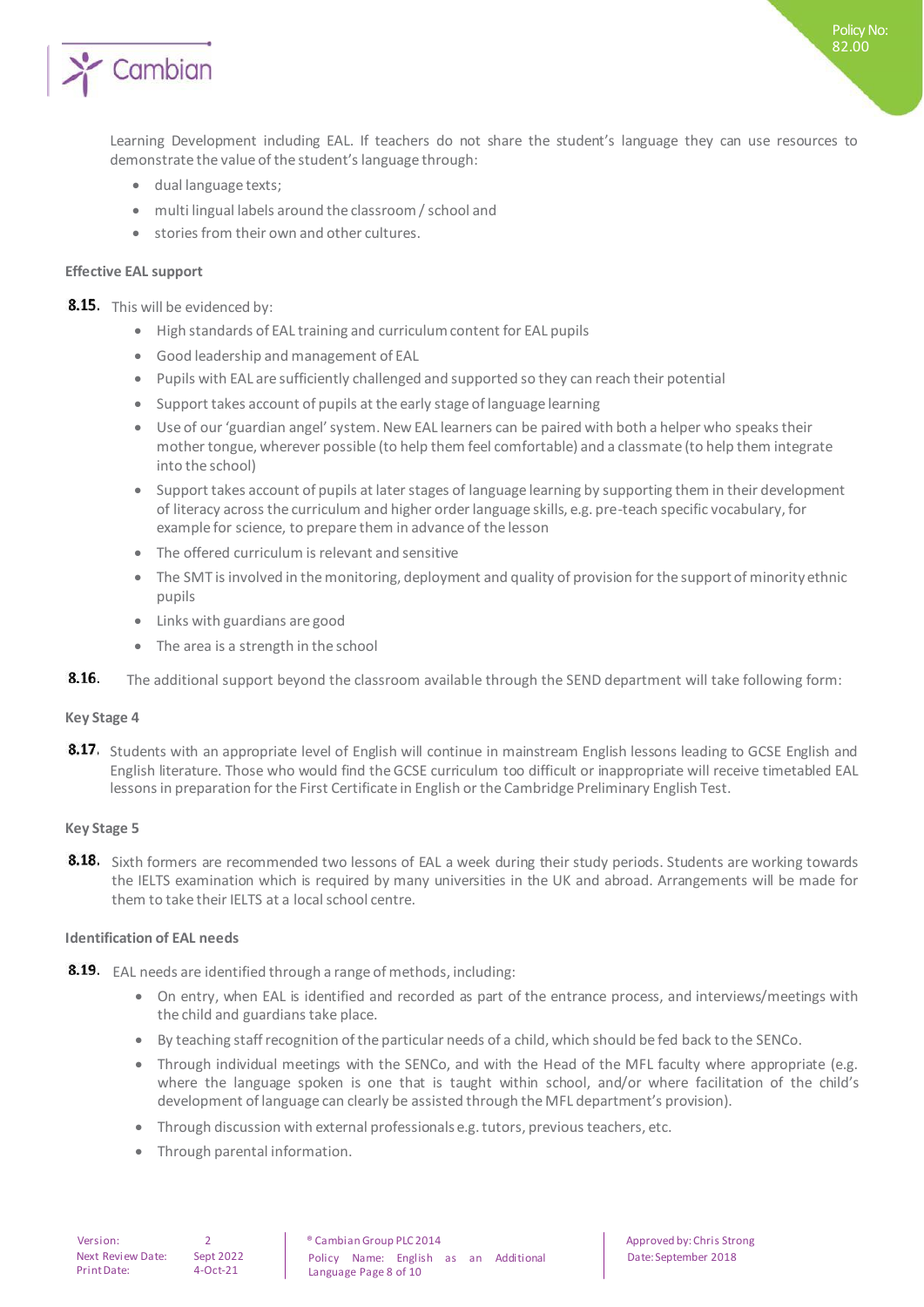

#### **Provision for Learning Needs**

8.21. Students with EAL will be differentiated for in accordance with our Differentiation and SEND policies. This may involve the use of all main forms of differentiation (resource, outcome, choice, support, task). As with all students this differentiation will be personalised by subject teachers to take into account the stage of learning attained by the student, and the methods in which they work best. Teachers will be advised and supported by the SENCo as to suitable methods for each child.

#### **Provision for Learning Needs within Modern Foreign Languages (MFL) lessons**

- 8.22. We have students who have English as their native language and who use another language. We will also have students whose native tongue is not English but they use it as their language of instruction. We will refer to both categories of students as Bilingual Learners as they live in two or more languages. Bilingual students are those who have 'access to more than one language in normal and natural ways in their daily lives.'
- 8.23. Within language lessons we will aim for Additive Bilingualism rather than Transitional Bilingualism which can restrict student leaning. We will aim that through their lessons in French and Spanish, knowledge of other languages extends their constantly expanding language repertoire promoting their use of English and mother tongue. Languages are not separate and isolated units and bilingual learners show a greater level of metalinguistic awareness as well as greater cognitive capacity for language as a system. Bilingual students often demonstrate higher levels of self-confidence as they function in different cultures and social groups.
- 8.24. If a student is bilingual in French or Spanish, they will be given access to an EPP booklet for regular extension within the classroom. Additional EAL resources tailored to their precise abilities and needs will also be made regularly available. The opportunity to sit qualification examinations (e.g. GCSE, A-level) in their native tongue will be arranged wherever possible, and the Head of MFL can provide advice and guidance on obtaining tuition in languages outside school. Furthermore, the Head of MFL will endeavour to allocate time, where possible, to one on one or small group sessions with bilingual students with Native Language Assistants alongside the option of an after school club delivered by the assistants aimed specifically for bilingual speakers of the appropriate language.
- 8.25. Language learning for our bilingual learners is encouraged through:
	- contextual support through practical experiences;
	- appropriate modelling of language;
	- opportunities to communicate confidently in the new language;
	- motivation through meaningful activities;
	- self-confidence through praise and
	- **•** stimulating and enjoyable learning situations and
	- Time spent with Native Language Assistants in one on one or small group sessions.

#### **Curriculum Access**

8.26. Teaching and learning, achievements, attitudes and well-being of all our Individuals are important. Some of our Individuals may have particular learning and assessment requirements, which are linked to their progress in learning English as an additional language. Individuals who are learning English as an additional language have skills and

Date: September 2018

Policy No: 82.00